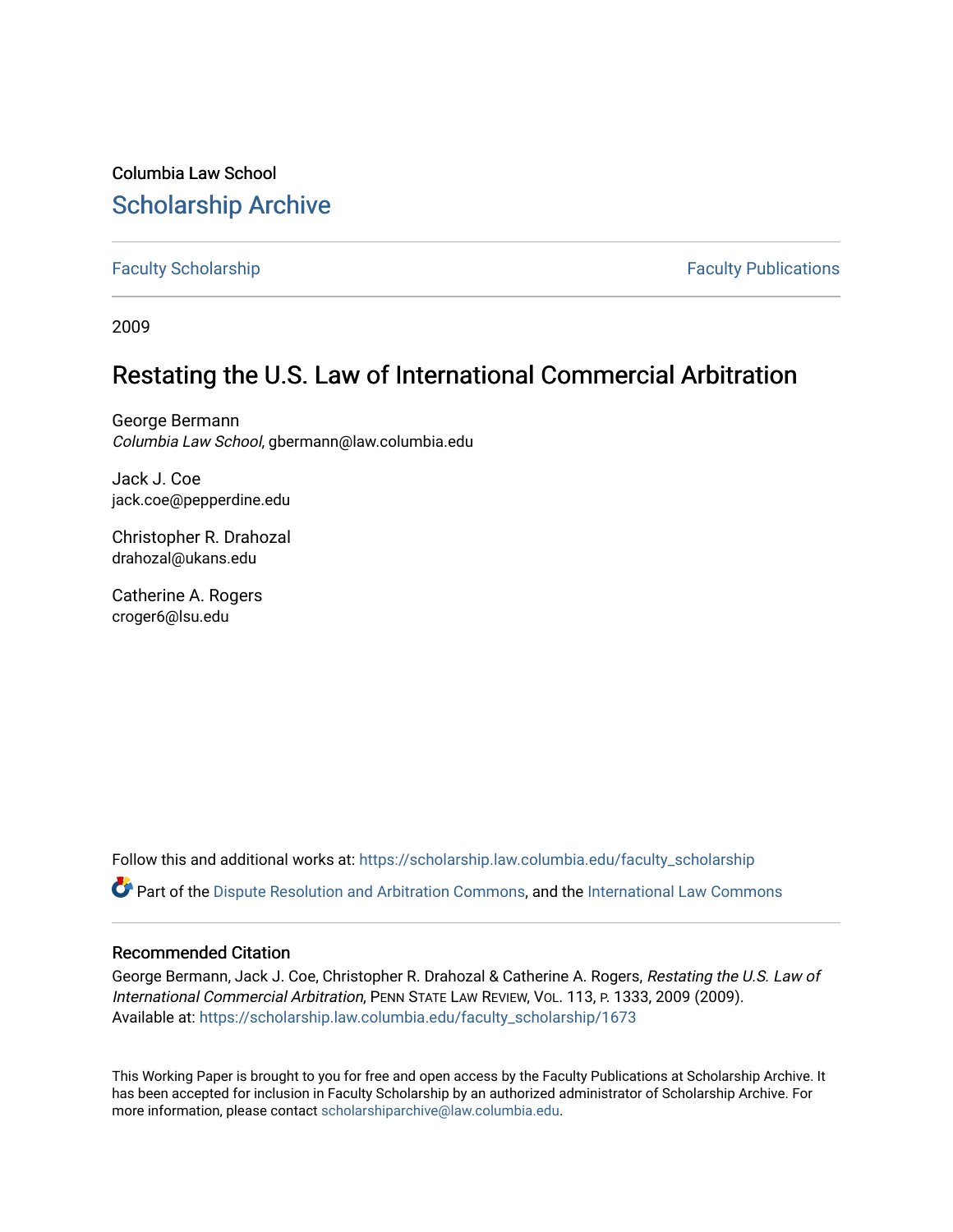#### **Restating the U.S. Law of International Commercial Arbitration**

George A. Bermann† Jack J. Coe, Jr.‡ Christopher R. Drahozal<sup>+</sup> Catherine A. Rogers<sup> $^{++}$ </sup>

### **I. Introduction**

In December 2007, the American Law Institute ("ALI") approved the development of a new Restatement, Third, of the U.S. Law of International Commercial Arbitration (the "Restatement"). On February 23, 2009, the Restaters and authors of this Essay presented a Preliminary Draft of a chapter of the Restatement (the "Draft") at an invitational meeting in New York. The Draft addresses Recognition and Enforcement of Arbitral Awards. This brief Essay provides some reflections of the Reporters from the process of producing and presenting the Draft.

#### **II. The Need for and Purpose of the Restatement**

The United States occupies a unique place in the modern international arbitration system and in its historic evolution. On the one hand, in the early decades of the Republic the United States was one of the leading proponents of state-to-state arbitration as a means for resolving international disputes. More recently, American lawyers, arbitrators and arbitration specialists have

 $\overline{\phantom{a}}$  Chief Reporter and Jean Monnet Professor of EU Law, Walter Gellhorn Professor of Law, and Director, European Studies Program, Columbia University School of Law. The ideas presented in this Essay are those of the individual Restaters, and are necessarily very preliminary. They are not intended to forecast or preclude the final positions that will be taken by the Restatement, which is of course subject to the approval processes of the American Law Institute.

<sup>&</sup>lt;sup>‡</sup> Associate Reporter and Professor of Law, Pepperdine University School of Law.<br><sup>+</sup> Associate Reporter and Professor of Law, Jahn M. Bounda University of Kansas.

Associate Reporter and Professor of Law, John M. Rounds University of Kansas School of Law.<br>
<sup>++</sup> Associate Reporter and Professor of Law, Dickinson School of Law, Pennsylvania

State University, University Park, Pennsylvania & Università Commerciale Luigi Bocconi, Milan, Italy.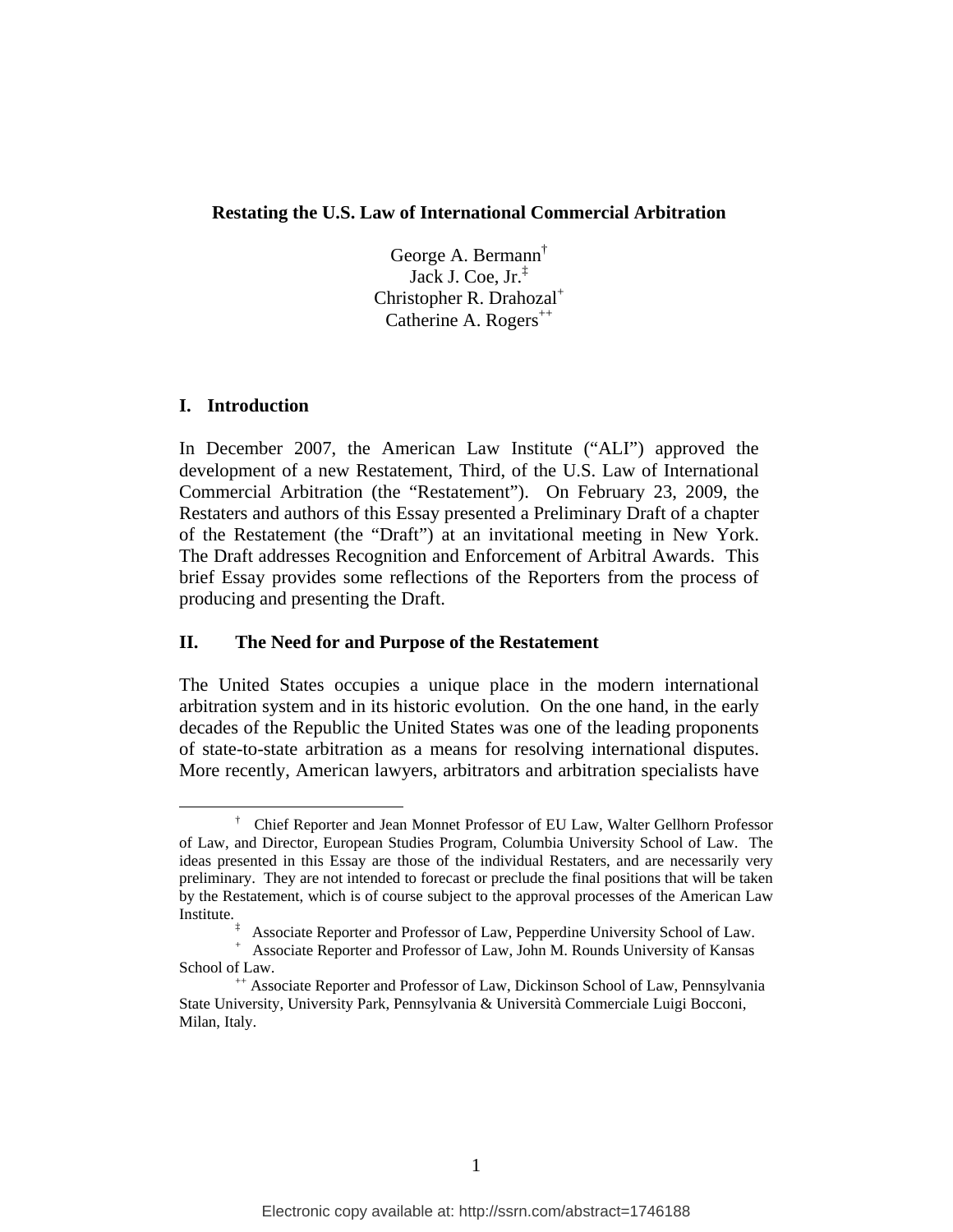been important contributors to the growth and development of the international commercial arbitration system from its very inception and within its most venerable institutions. Over the years, a number of U.S. judicial decisions have become seminal reference points for international tribunals, commentators and even foreign courts in the development of international arbitration precedents.<sup>1</sup>

On the other hand, U.S. parties and lawyers have sometimes taken atypical approaches towards arbitral procedures, particularly when contrasted to some European counterparts, on matters as diverse as arbitrator independence, discovery and the role of lawyers. In this latter respect, some suggest that international arbitration has become "Americanized," meaning that it is transforming from a flexible and informal procedural mechanism into a more adversarial and complex process.<sup>2</sup>

In addition, the legal regime governing international arbitration in the United States is complex and difficult for newcomers to navigate. The United States has ratified the Convention on the Recognition and Enforcement of Foreign Arbitral Awards (the "New York Convention"), as well as the Inter-American Convention on International Commercial Arbitration (the "Panama Convention," collectively the "Conventions"). U.S. law has a now longestablished history of providing strong support to both party autonomy in arbitration and the enforceability of arbitral agreements and awards. Despite these clear commitments to the Conventions, the American law on international arbitration is not always fully accessible to those who consult it. Foreign lawyers and foreign parties, as well as many U.S. judges and lawyers, understandably find it challenging to assess the sometimes intricate

<sup>&</sup>lt;u>1</u> <sup>1</sup> The most obvious example of a case cited abroad is the U.S. Supreme Court's decision in *Mitsubishi Motors Corp. v. Soler Chrysler Plymouth, Inc.*, 473 U.S. 614 (1985). Many foreign courts have cited it and other U.S. cases. *See, e.g., Fiona Trust & Holding Corp. v. Privalov* [2007] 1 All E.R. (Comm.) 891 (English Court of Appeal), aff'd, [2007] UKHL 40 (House of Lords); *Hebei Imp. & Exp. Corp. v. Polytek Eng'g Co.*, XXIVa Y.B. Comm. Arb. 652, 668 (H.K. Court of Final Appeal, High Court 1999) (1999); *Gas Auth. of India, Ltd v. SPIE-CAPAG SA*, XXIII Y.B. Comm. Arb. 688, 694 (Delhi High Court 1993) (1998). 2

*See, e.g.,* Lucy Reed & Jonathan Sutcliffe, *The "Americanization" of International Arbitration?*, MEALEY'S INT'L ARB. REP., April 2001, at 11; Elena V. Helmer, *International Commercial Arbitration: Americanize, "Civilized," or Harmonized?*, 19 OHIO ST. J. ON DISP. RESOL. 35 (2003).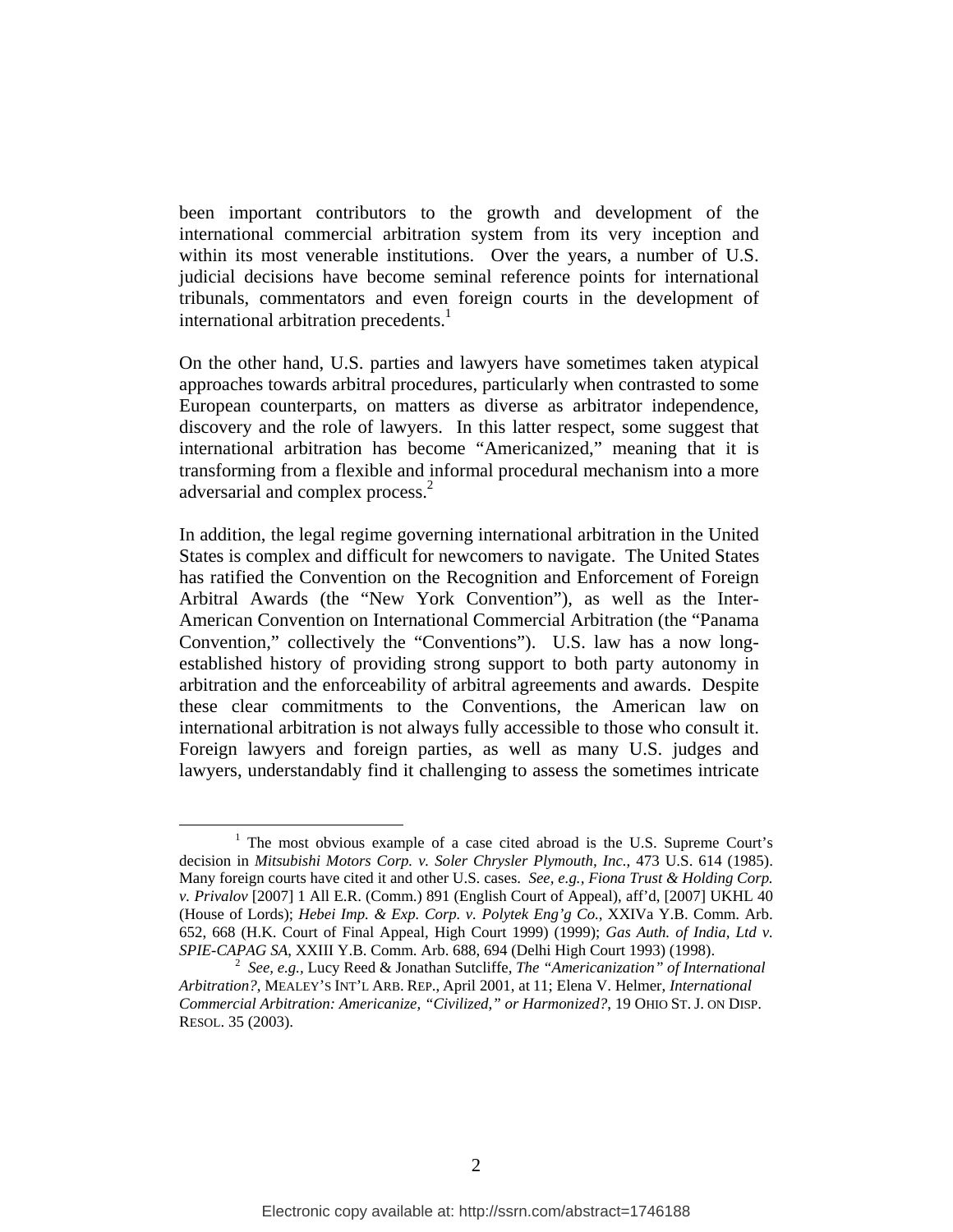relationships between international and domestic arbitration; therefore, the choice among potentially applicable laws and precedents is not always clear.

To some extent, this confusion finds its source in the federal statute governing interstate and international arbitration, the Federal Arbitration Act of 1925 (the "FAA"). The FAA was enacted well before the New York Convention, and indeed well before the modern growth of arbitration as a viable and popular means of resolving commercial disputes. It is, accordingly, more skeletal than many other national arbitration laws that govern international arbitration, which were enacted much later. Chapters 2 and 3 of the FAA include the implementing legislation for the Conventions, though the interrelationship between the two is not always clear.

Adding to the complexity, there are numerous different forms of state legislation, including the Uniform Arbitration Act, the Revised Uniform Arbitration Act ("RUAA") and other statutes that pertain directly to international arbitration and are often based on the Model Law on International Commercial Arbitration adopted by the United Nations Commission on International Trade Law ("UNCITRAL"). The direct application of these multiple state and federal laws can be difficult to understand, but this mix is rendered even more complex by the uncertainties surrounding the preemptive effect of the FAA. The FAA has not been held to "occupy the field," and thus preclude all state law on the subject. The full extent of its preclusive effect, however, remains uncertain in both the caselaw and the commentary.

In any particular arbitration, these various statutory sources can be supplemented further by the arbitral rules selected by the parties, as well as by the *lex arbitri* (the law of the place where the arbitral award is made for those awards made abroad) or the parties' choice of substantive law. The plethora, density and overlap among these different sources have created both ambiguities and gaps. The resulting complexity and incompleteness of the system has produced a great many questions that the Restatement will attempt to address with respect to United States arbitration law.

## **III. The Scope of the Restatement**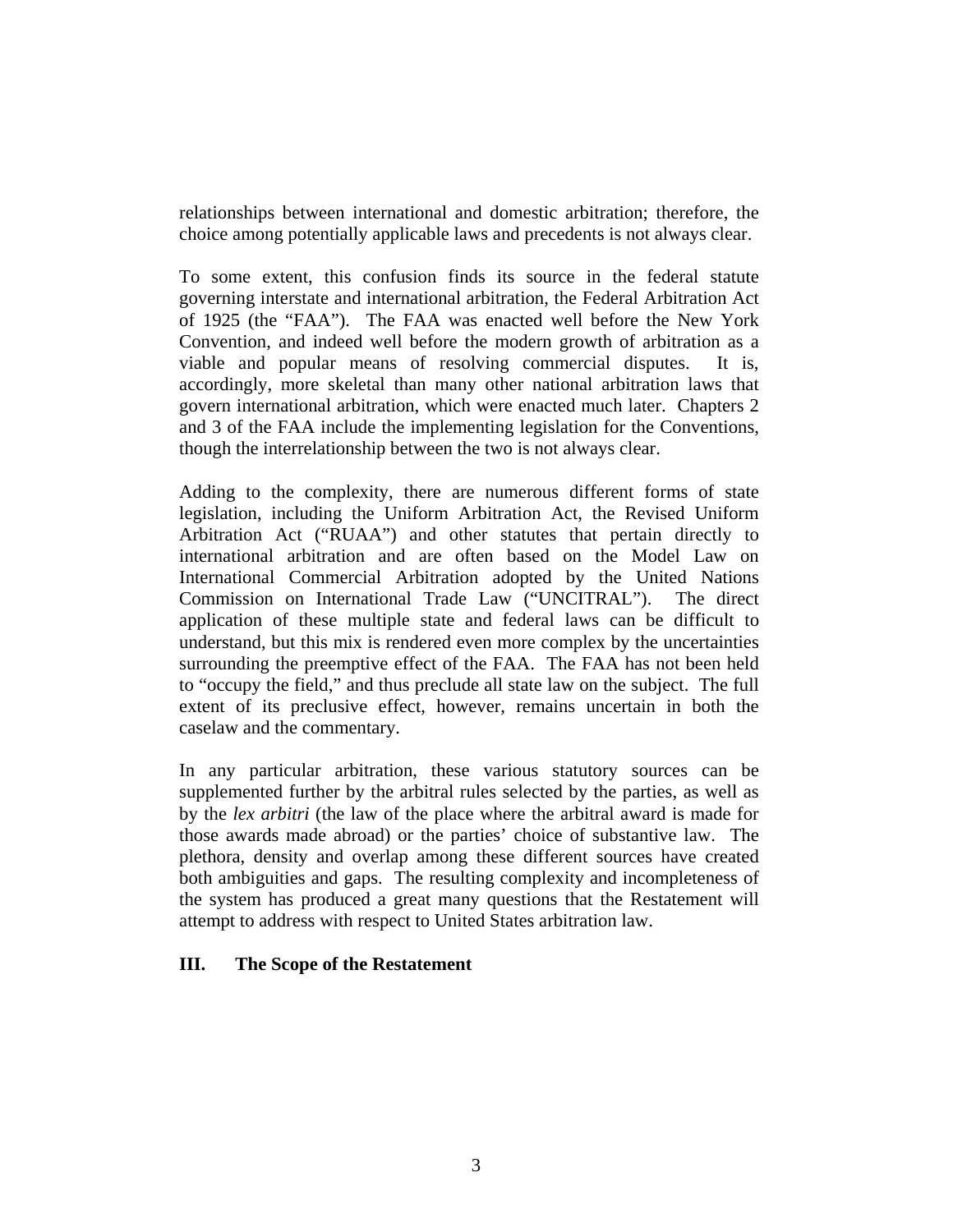The Restatement addresses arbitration that is "international" and "commercial," as defined in the Conventions. The primary audience for the Restatement, therefore, will be U.S. courts and those counsel and parties who are conducting international arbitrations that may be subject, at some stage, to the arbitration law of the U.S. That basic observation, however, does not fully determine the scope of the Restatement.

First, there is a question of how systematically domestic arbitration precedents extend into the international context. Some of the leading cases that shape U.S. international arbitration law, such as *Mastrobuono3* and *First*  Options,<sup>4</sup> arose out of distinctly domestic cases. While many of these precedents and their reasoning would apply directly in international arbitrations as a result of applicable choice of law principles, there remain questions of whether and to what extent they apply as well to international arbitration, particularly when their reasoning turns on specific provisions of the FAA that relate to domestic arbitration. One such question that has persisted is the extent to which domestic precedents that expand the grounds for review, such as those that permit review for "manifest disregard" of the law, would also apply to international arbitration.<sup>5</sup> While the Supreme Court's decision in *Hall Street*<sup>6</sup> arguably concluded that the "manifest" disregard of law" doctrine is no longer available under the FAA, it remains to be determined how far the *Hall Street* decision, which was based on Chapter 1 of the FAA, extends to international arbitration.

While there are questions about the place of domestic arbitration precedents in the Restatement, there are also separate questions about the role of foreign and international decisions in a restatement of U.S. law. Foreign and international law are undoubtedly essential to the functioning of the international arbitration system, both as a whole and in individual cases. The direct exposition or analysis of substantive foreign law, however, would not

 $\frac{1}{3}$ <sup>3</sup> Mastrobuono v. Shearson Lehman Hutton, Inc., 514 U.S. 52 (1995);

<sup>&</sup>lt;sup>4</sup> First Options of Chicago, Inc. v. Kaplan, 514 U.S. 939 (1995).

<sup>5</sup> *See, .e.g.,* Isabella de la Houssaye, *Manifest Disregard of the Law in International Commercial Arbitrations,* 28 COLUM. J. TRANSNAT'L L. 449 (1990); Stephan Wilske & Mackay, *The Myth of the 'Manifest Disregard of the Law' Doctrine: Is This Challenge to the Finality of Arbitral Awards Confined to U.S. Domestic Arbitration or Should International Arbitration Practitioners be Concerned?*, 24 ASA BULL. 216 (2006). 6

Hall Street Assoc., LLC v. Mattel, Inc*.*, 128 S.Ct. 1396 (2008).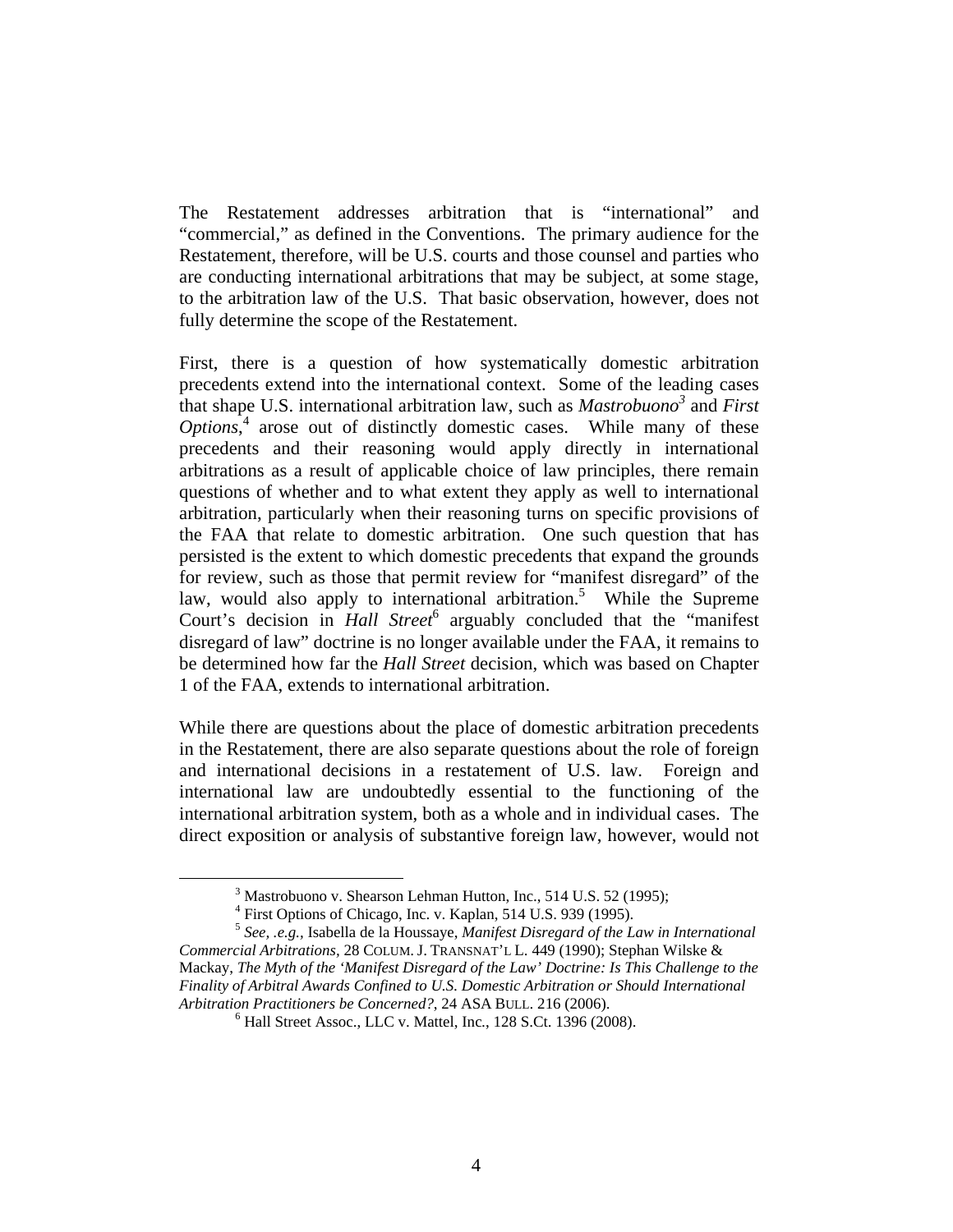only be unwieldy, but would also transgress the primary purpose of the Restatement.

This is a Restatement of the U.S. law of international arbitration. Consequently, international and foreign sources will be consulted, but they will not be systematically relied on in drafting. These sources will be most directly relevant to, and cited for, questions of interpretation of specific provisions of the Conventions. They may also be relevant, either as support for or as a basis for contrast with, U.S. treatment of certain issues for which other systems also have a developed body of law. Particularly in this latter respect, foreign and international sources will be treated primarily in the Reporters' Notes.

Another scope issue relates to the increasing presence in international commercial arbitration of "investment disputes," a term that denotes disputes between a State and an investor in that State having a foreign nationality. Where such disputes arise out of or relate to contracts (either between States and foreign nationals or between enterprises of two countries), and there is no provision for arbitration under a bilateral investment treaty ("BIT") or a regional arrangement such as NAFTA, they clearly fall within the scope of the Restatement. However, matters become more complicated where arbitration disputes fall within the scope of a BIT or a regional investment dispute regime.

The Restatement will include investment arbitration. To exclude this category would be to ignore the fact that both conventional contract-based arbitrations and investment treaty-based arbitrations arise from underlying economic transactions that are essentially indistinguishable. Moreover, a single arbitration may entail both contract- and treaty-based claims.

Although the Restatement will take up investment arbitration, there are two important points to be noted. First, investment arbitrations whose jurisdiction is predicated on an investment treaty, as opposed to a contract, and/or covered by the Convention on the Settlement of Investment Disputes Between States and Nationals of Other States (the "ICSID Convention"), involve procedural issues and treatment under U.S. law that are distinct from their conventional international commercial arbitration counterparts. To this extent, investment arbitration will be treated in the Restatement separately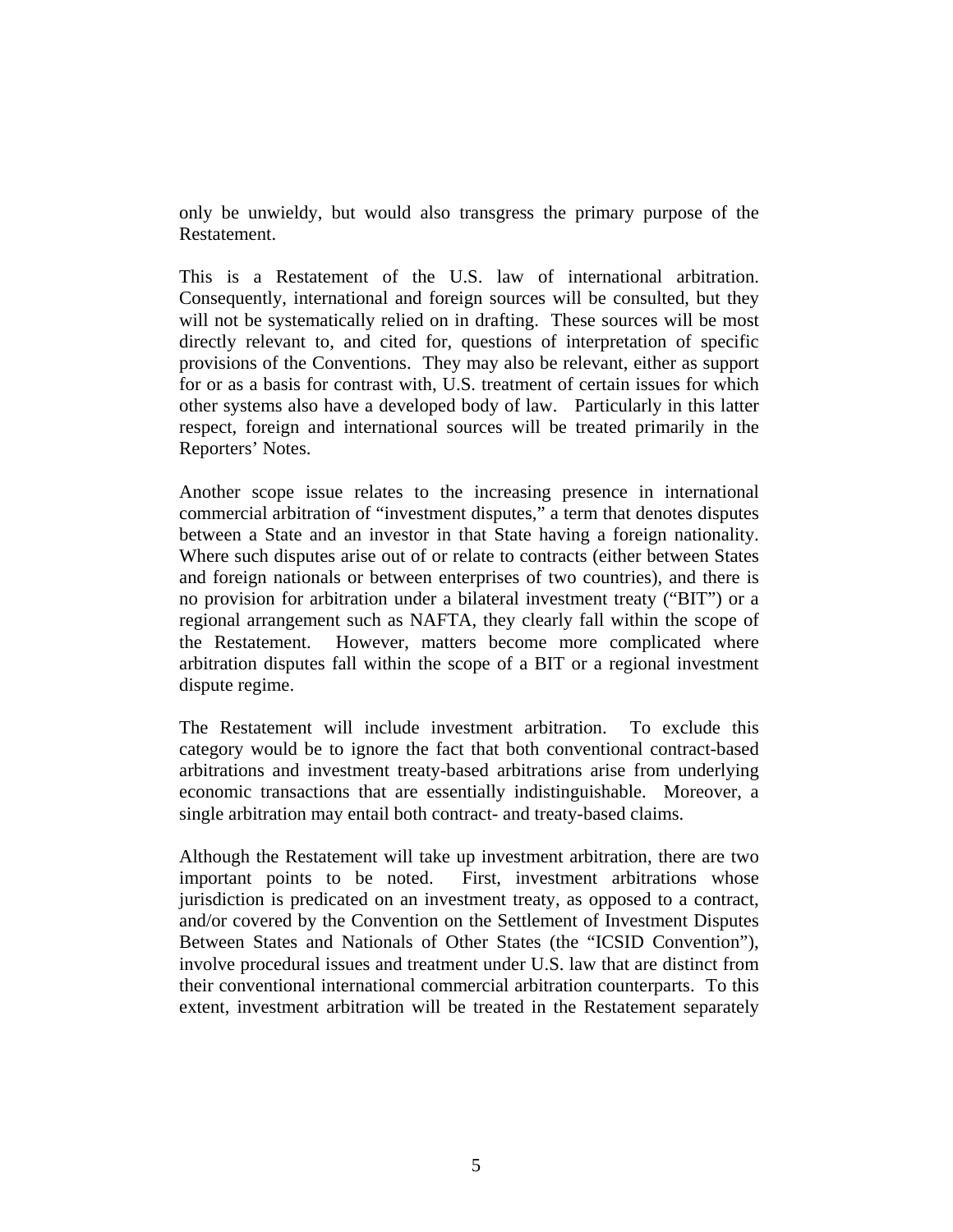from commercial arbitration arising out of contractual arrangements. Second, the Restatement will not address any of the substantive standards, such as "fair and equitable treatment" or the definition of expropriation, that are raised by these treaty-based international arbitral regimes. Such substantive liability-related issues properly remain outside the scope of the Restatement.

# **IV. The Drafting Process**

The initial topic taken up in the drafting process, which will ultimately be Chapter 5 of the Restatement, is the law of "The Recognition and Enforcement of Awards." The first Preliminary Draft, comprised of twenty-seven Articles, was initially presented at an invitational meeting in New York on February 23, 2009. Given the nature of the meeting, only the Blackletter provisions and Comments were distributed and presented. The broad topics addressed include the obligation to recognize and enforce international awards, the grounds for denying recognition and enforcement of awards, and actions to enforce awards.

Although each of the Reporters has taught and published in the international arbitration field for many years, the drafting process has revealed numerous new and intriguing questions not previously encountered or, in some cases, even contemplated. Some of these issues still have not been resolved, even after extensive research and debate. As a result, the first Preliminary Draft contained several bracketed options that were designed to promote focused discussion and feedback.

One of the questions that eventually proved to be the most enduring, and fascinating, is what law governs foreign awards that are not subject to either the New York or the Panama Conventions. Because historically there have been relatively few cases of this type, it is an area in which there is little guidance from courts or commentators. Further exploration, however, reveals that the subject cannot be discarded as an esoteric or unimportant issue, even if it arises in a limited number of actual cases each year.

There are two principal categories of cases to which the Conventions do not apply: those cases that are not "commercial" and those that do not satisfy the Conventions' reciprocity requirements. There are important categories of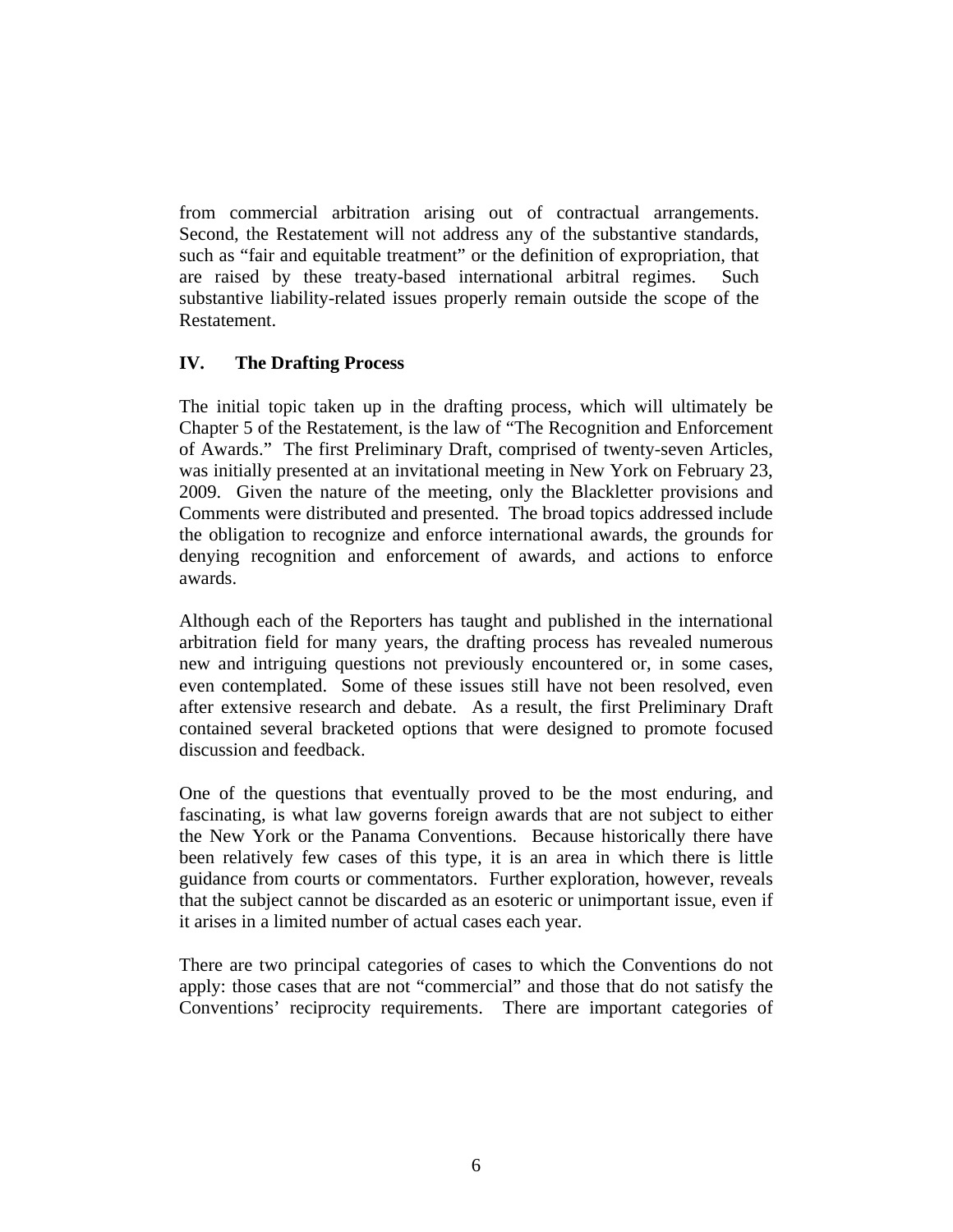disputes, arguably including, for example, some forms of sports arbitration, that may be outside the "commercial" limitation of the Conventions. There are also approximately forty jurisdictions, such as Lichtenstein and Taiwan, that are highly relevant for international arbitration but are still not signatories to either Convention. These jurisdictions continue to produce non-Convention awards, including in some historically important cases. The award in the *Bechtel* case, for example, was rendered in a non-Convention country.7

The question of what law applies to this delimited, but potentially important, set of "non-Convention" awards is elusive. Some courts have held, without much analysis, that Chapter 1 of the FAA (the set of provisions governing domestic arbitral awards) applies, while the Restatement on the Law of Foreign Relations concludes that the applicable law is state law. Still other commentators and sources suggest that the governing law should be federal common law.

Answering this seemingly mundane question of what law applies to a non-Convention award would seem to depend on questions about the purpose of the relevant limitations on application of the Conventions. For some cases that do not involve commercial disputes, such as those involving family law claims, the commercial limitation may be intended to preclude (or reduce the likelihood of) the enforcement of the award. For other cases arguably outside the definition of "commercial," such as sports arbitration decisions, the same reasoning does not seem to hold. Similarly, the Conventions' reciprocity requirements would seem to be aimed at making awards made in non-Convention countries less readily enforceable, perhaps to give those countries an incentive to sign on to the Convention. It is a fair question whether FAA Chapter 1 should be applied to non-Convention awards.

Another area in which questions of great practical importance persist, but for which existing cases or commentary offer little guidance, is the degree to which courts are bound by prior determinations in the same dispute. Consider the following hypothetical. At Time I, Court A is asked to refer the parties to arbitration and, in doing so, makes certain determinations about the meaning, scope, validity and enforceability of the arbitration agreement, as well as a

 <sup>7</sup>  $\frac{7}{1}$  Int'l Bechtel Co. v. Dep't of Civil Aviation of Dubai, 360 F. Supp. 2d 136 (D.D.C. 2005).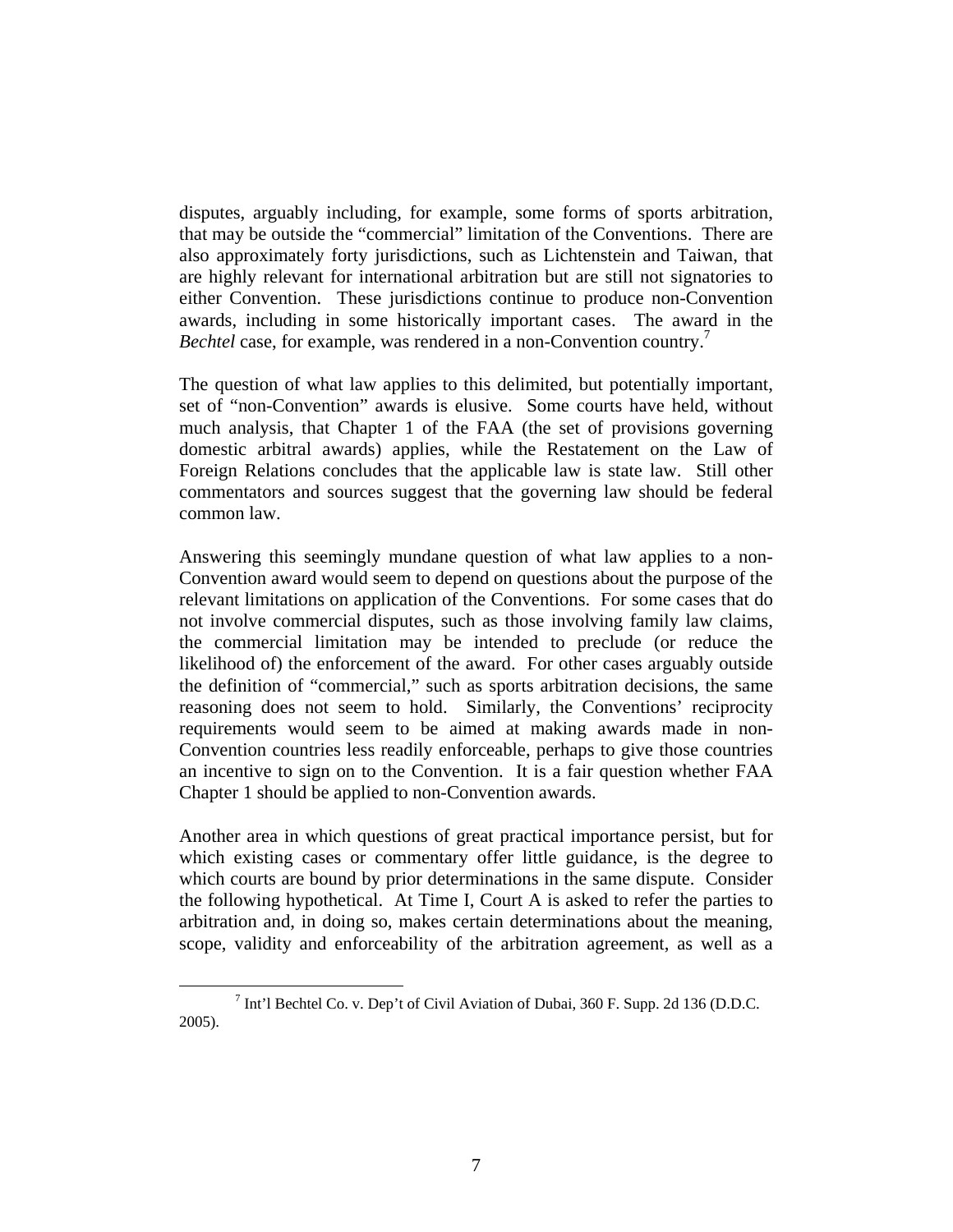determination about which parties are bound by it. At Time II, if the arbitration goes forward, the arbitral tribunal may be called upon to revisit some or all of the same questions. At Time III, the losing party seeks to have Court B in the place of arbitration set aside the award on grounds that are recognized by that jurisdiction. Some of the issues raised in this proceeding will likely relate to or even overlap with the challenges to the arbitration agreement that were raised in Court A and before the arbitral tribunal. Now, assume that Court B refuses to set aside the award, and at Time IV, the party presents the award for recognition or enforcement in Court C. Once again, very similar if not identical grounds may be advanced for denying recognition and enforcement.

These scenarios, which are not particularly unusual in cases when there are challenges that relate to the arbitration agreement, raise a host of questions. What, if any, relationship is there among the various decisions? Should later decision-makers show any deference to previous decisions? Or are these the kind of issues that every court or tribunal in the chain of courts should, if asked, answer for itself? These scenarios raise questions not only about the preclusive effect of various determinations concerning the arbitration agreement, the arbitral procedure or the arbitral award, but also about the possibility of waiver. If the disappointed party has failed to contest the arbitration agreement or award at the time that arbitration was compelled or underway or that the award was subject to set aside proceedings, is it too late to do so at a later point in time? Unfortunately, international arbitrations sometimes lead long and intricate lives, with numerous points of intersection with the courts of various jurisdictions, and numerous opportunities for parties to challenge the validity and enforceability of the arbitration agreement and award. Courts and commentators have yet to determine exactly what effect decisions at various points in an arbitration process should have on subsequent decisions by the same or different decision-makers.

Other important questions lurk in areas that seem relatively straightforward. For example, when a matter is deemed to be non-arbitrable, does that prohibition extend only to the cause of action arising out of a specific statute based on U.S. law, such as the Sherman Act (before *Mitsubishi* declared such claims arbitrable)? Or does it refer to the general subject area, irrespective of what national law is asserted, such as antitrust claims generally, even if raised under foreign law? Supreme Court analysis appears to center on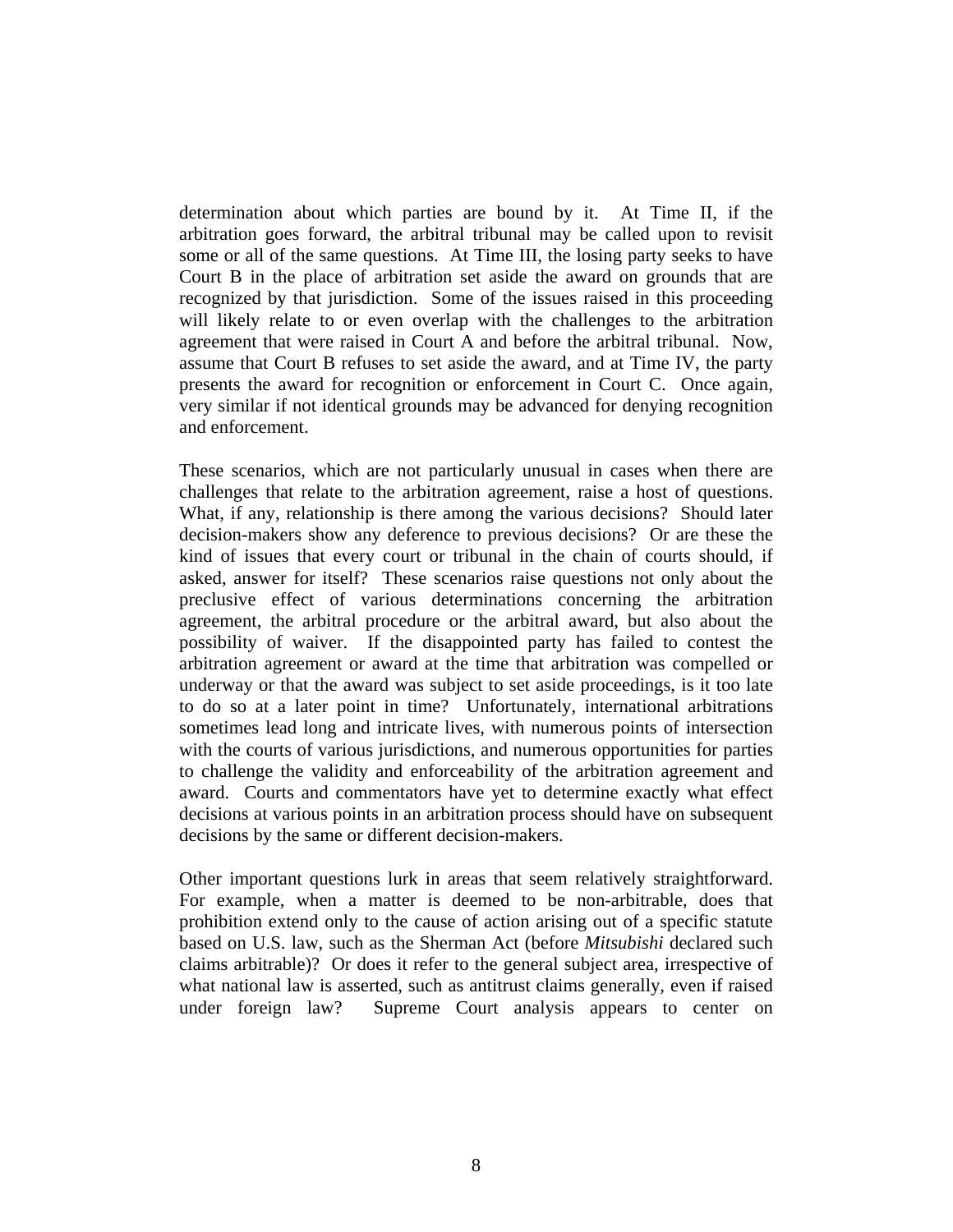Congressional intent as expressed in statutory language. But the Court faced the issue in deciding whether to enforce an arbitration agreement rather than an arbitration agreement. Moreover, adopting the narrower approach could lead to awkward results in cases in which U.S. courts are required to refuse enforcement of an arbitral award if it applies a non-arbitral domestic law, but enforce that award if it deals with the same issues but applies foreign law, even if foreign law was applied intentionally to avoid the non-arbitrability under U.S. law.

Finally, there are also a number of questions on which there is unclear or divided authority, but the Restatement will ultimately have to take a definitive position. For example, the text of Article XIV of the New York Convention, quizzically states:

A Contracting State shall not be entitled to avail itself of the present Convention against other Contracting States except to the extent that it is itself bound to apply the Convention.

At a literal level, this text seems to refer to the rights of Contracting States against each other under international law. This language has been interpreted by a number commentators, however, as extending the reciprocity reservation beyond the signatory status of the jurisdiction where the award was rendered to some substantive measure of that State's commitment under the Convention, and thus affecting the outcome of cases arising under the Convention. While provisions in the drafting history of Article XIV may be read to support both possible interpretations, the Restatement will ultimately have to take a position about which of the two interpretations should prevail under U.S. law.

# **V. Logistical Challenges and Innovations**

The Restatement presents several logistical challenges that have prompted efforts at innovating on the traditional procedures of past ALI projects. Traditionally, Advisory Committees on Restatements are limited to approximately 30 members. With this Restatement the ALI has received record numbers of inquiries from those interested in participating, through the Advisory Committee or otherwise, in commenting on drafts of the Restatement. This increased interest is probably a result of the fact that the international arbitration community is a uniquely sophisticated, academic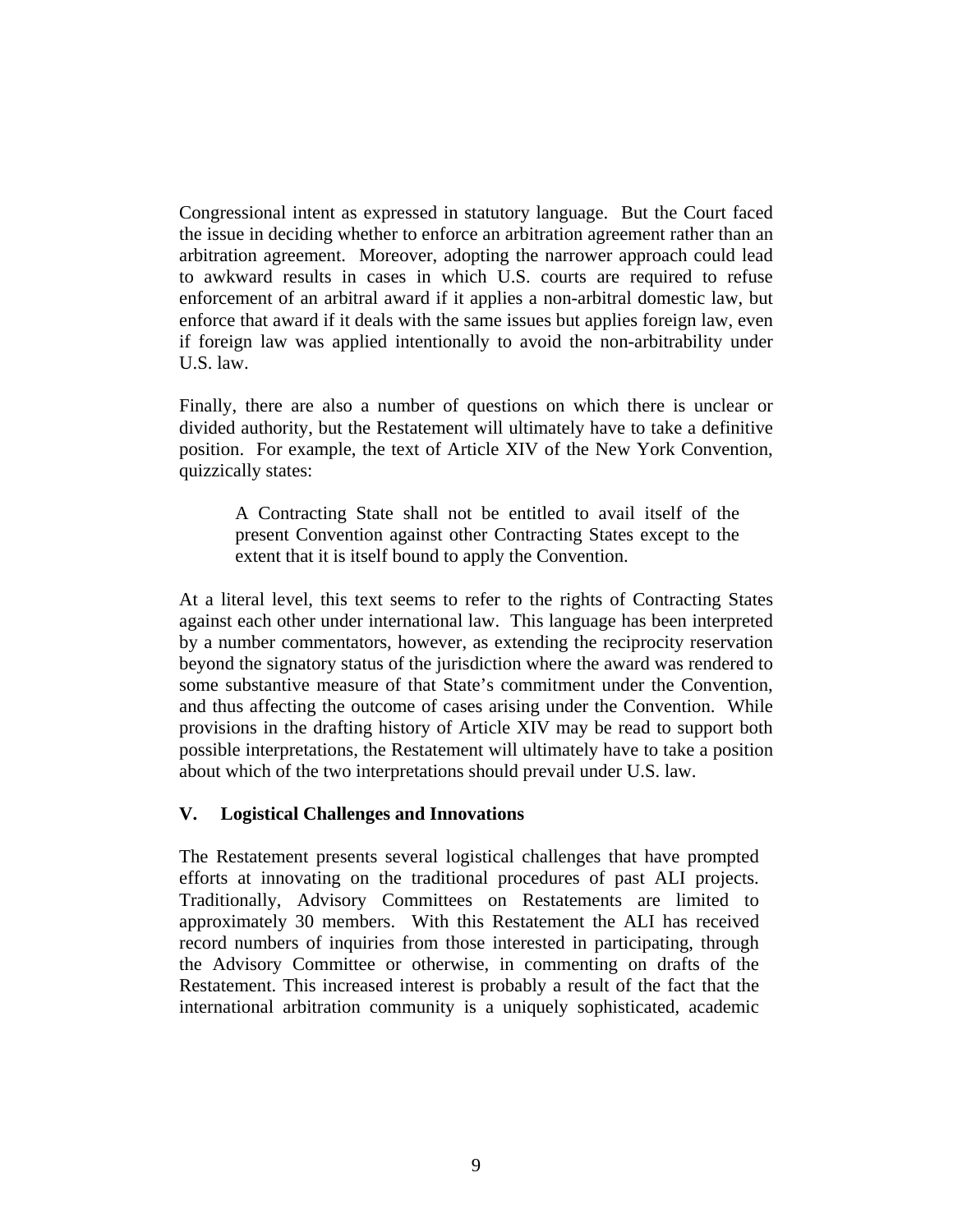and professionally active group. Many of its practitioner members have their own treatises and regularly write and speak on the subject, and a number have published their own treatises. The field of international arbitration is also populated by institutions around the world, whose rules, practices and experiences could prove highly useful and relevant. Limiting the Advisory Committee to the traditional 30-person size would necessarily preclude many qualified and interested arbitration specialists from contributing.

Moreover, while the Restatement is decidedly a Restatement of the U.S. law of international arbitration, it will be both relied on and critiqued by constituencies outside the United States, including foreign arbitrators, lawyers and parties, as well as foreign courts and arbitral institutions. Indeed, one of the salient features of the international arbitration system is that some of the most prominent American scholars and practitioners reside overseas and participate regularly in overseas arbitrations.

For these reasons, while most other Restatements have traditionally drawn their Advisory Committees from domestic practitioners, academics and judges, this Project will necessarily have to open up its commentary and advisory processes to a more geographically diverse, and presumably more numerous, group. ALI is still considering exactly how it will accomplish that goal. A number of innovations, including technological innovations that would allow virtual meetings and electronically submitted feedback, are being considered. It may even be said that adopting for the Restatement drafting process an internationally inclusive approach and technological innovations mirrors the international arbitration system itself, which brings together numerous diverse parties through flexible and innovative procedures.

# **VI. Conclusion**

The purpose of the Restatement is not to promote the United States as a seat of international arbitration, or to export U.S. arbitration law to other jurisdictions. However, clarifying aspects of U.S. arbitration law or judicial precedents can remove obstacles that may currently hinder parties or foreign courts in their use of U.S. law and U.S. courts.